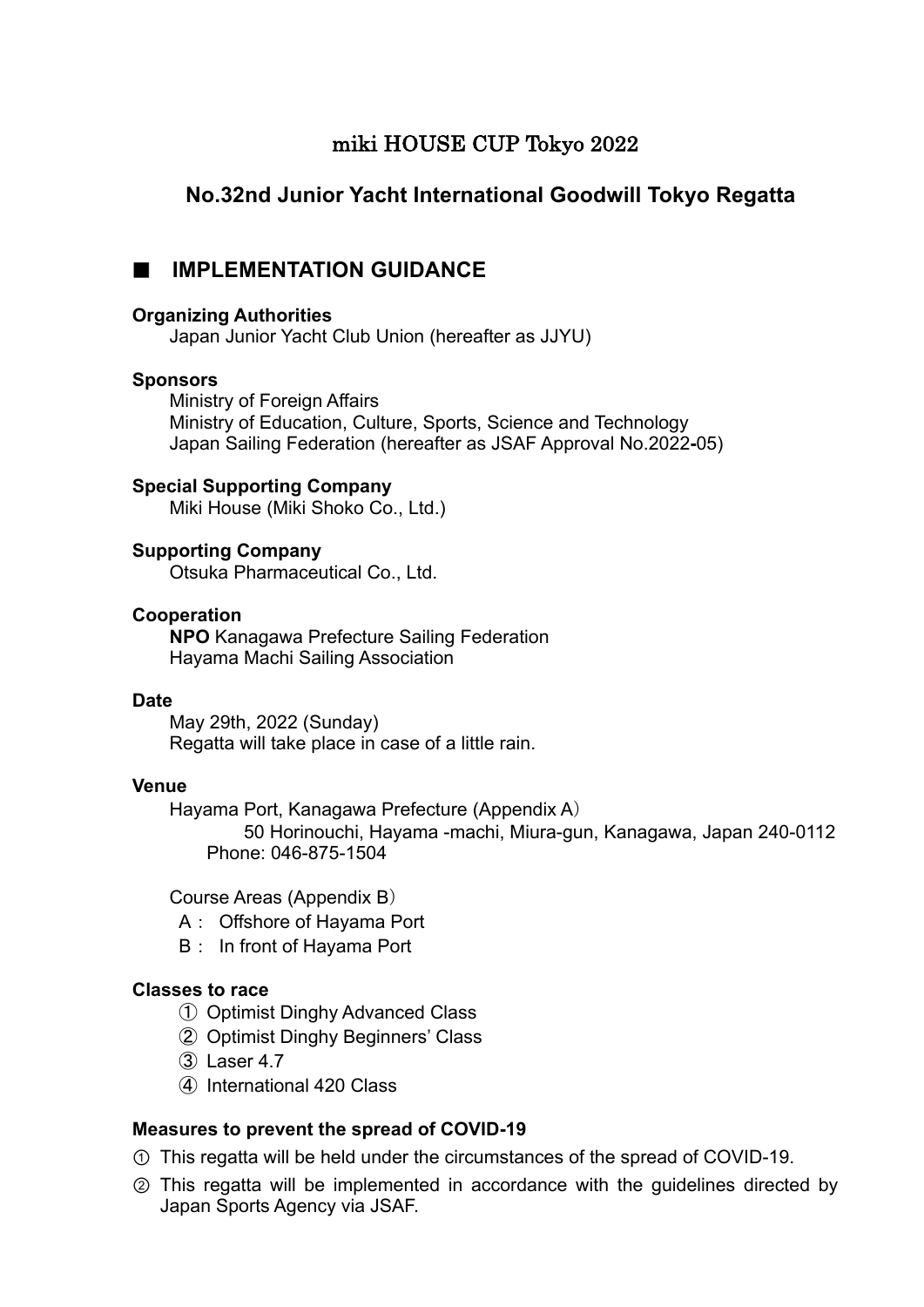- 3 No Race Office will be set up for this regatta. Registration, Check-out and Check-in on the day will be done via LINE Open Chat. Details will be announced after the entry is completed.
- % We will hold a goodwill party avoiding close contact with each other. (The party may be cancelled depending on covid-19 infection situation.)
- & Please be sure to wear a mask at the venue and try to avoid close contact with each other when changing clothes etc.
- $\circledR$  Regatta may be canceled depending on covid-19 infection situation. If the regatta is canceled, the entry fee will be refunded.
- $\odot$  The race will be canceled if the number of participating boats is less than three(3). In that case, the entry fee will be refunded.
- ) Regatta participants (sailors, coaches, parents, race committee officers) will be requested to measure their body temperature from 2 weeks before the regatta and will be able to participate if the temperature is normal on the day of the regatta.

All players, leaders, supporters, and management staff participating in this regatta are required to fill out the "Health Check Sheet" form and submit it online.

The "Health Check Sheet" must be completed and submitted online twice as follows.

- 1) The form for two weeks before the regatta (May 15) until the day before the regatta, must be submitted on Saturday, May 28.
- 2) The form for the day of the regatta (May 29), must be submitted from 6:00 a.m. until you arrive at the venue. <https://forms.gle/B6dMvjgCK8GaiWgg6>

# █! **NOTICE OF RACE**

## **1**\***Rules**

- 1.1 The regatta will be governed by the rules as defined in the Racing Rules of Sailing 2021-2024(hereafter as RRS), except any of these are altered by the Sailing Instructions.
- 1.2 If there is a conflict between the languages, the English text will take precedence.

## **2**\***Sailing Instructions**

The Sailing Instructions will be available on the JJYU website after 9:00 a.m. on May 25.

Website URL : <http://www.jjyu.net>

## **3. Communication**

- 3.1 The official notice board will be a window located in the regatta management room(a container located near the parking lot in the yard).
- 3.2 **[DP]** During a race, from the first warning signal until the last race of the day, except in case of emergency, boats shall not make transmissions of voice or data and shall not make receive voice or data transmissions that are not available to all boats.

## **4. Eligibility and Sailors' age in each class**

4.1 All Japanese sailors shall be a member of JSAF in 2022 year.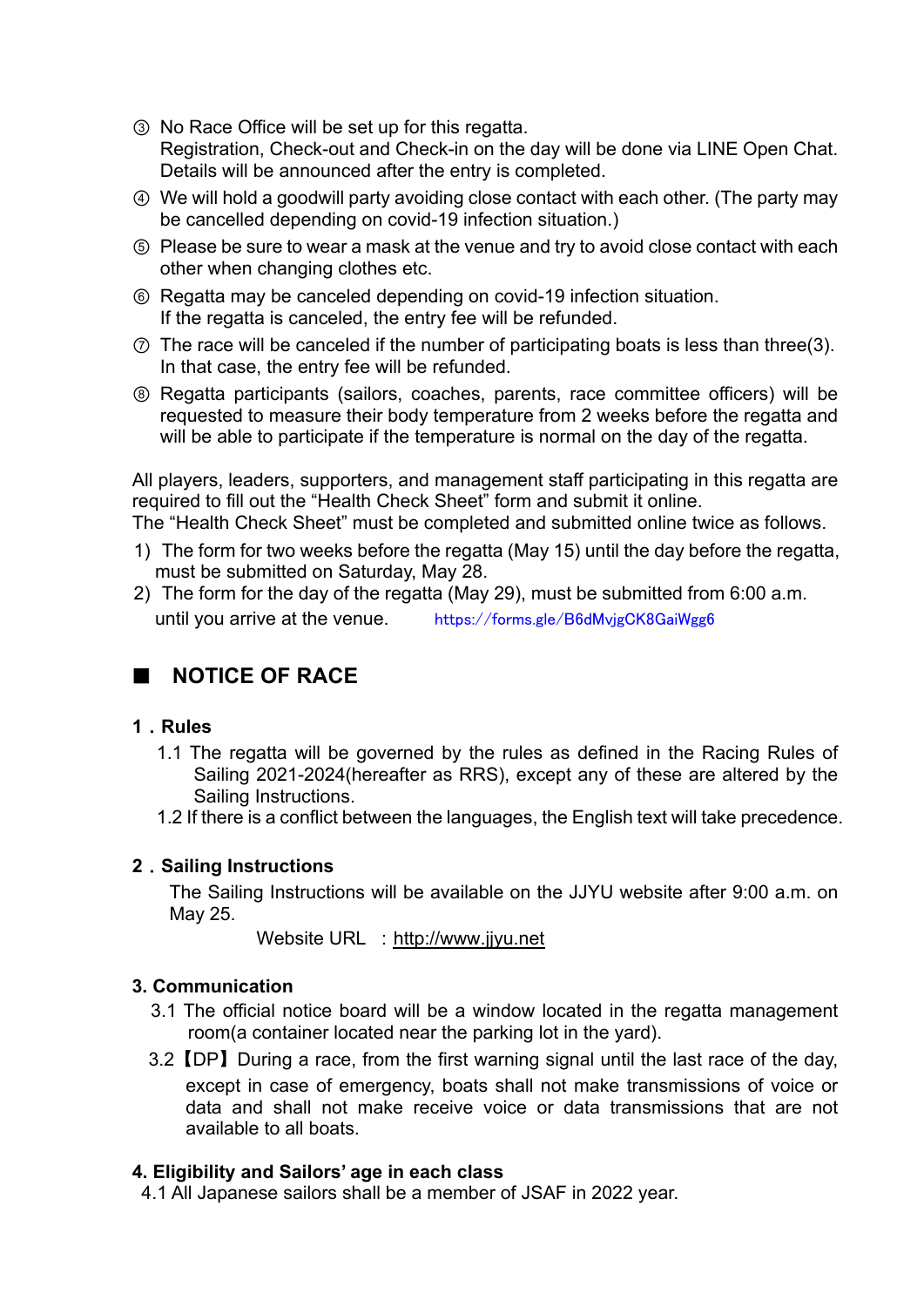(The application for the membership will be accepted at the time of registration)

- 4.2 The sailors whom Organizing Authorities have accepted.
- 4.3 The sailors of each class shall fulfill the following age limitation on 2nd April, 2022.

| <b>OOptimist Dinghy Advanced Class</b> | From 8 years old to Junior High School                                            |
|----------------------------------------|-----------------------------------------------------------------------------------|
|                                        | <b>20 Optimist Dinghy Beginners' Class</b> From 6 years old to Junior High School |
| 3 Laser 4.7                            | From 10 years old to High School                                                  |
| <b>420 Class</b>                       | From 12 years old to High School                                                  |

## **5. Entry fee and Application procedure**

- 5.1 Entry fees, etc. are as follows
	- Sailors of JJYU registered club

4,000 yen per each sailor (including goodwill party fee)

- Sailors of JJYU non-registered club
	- 5,000yen/sailor per each sailor (including goodwill party fee)
- Coaches and parents of JJYU registered club 1,000 yen/person (Goodwill party fee)
- Coaches and parents of JJYU non-registered club
	- 1,500 yen/person (Goodwill party fee)

## 5.2 Charter boat fees

Charter boats will not be available for this regatta.

If you plan to participate from a remote area and require charter boat, please contact with Executive Committee Chairman.

5.3 Harbor Fee for the support boat of the participating club

 Harbor fee will be charged for bringing the yachts and the support boast into Hayama Port.

 As a student, participants of the regatta are entitled to a reduced fee. Each team are requested to make sure for the application to Hayama Port Management Office in advance directly.

Each support boat is kindly requested to co-operate in towing the boats between the harbor and the course are and also in rescue operations if requested by the race committee.

5.4 Application procedure for the entry

Please register your club and sailors by May 9, 2022 ON LINE from the following URL.

- **(1)** Club registration <https://forms.gle/Ctr17v4Wk7PbfJHs7>
- 2 Please register details of the sailor by following each class OP Beginners' Class <https://forms.gle/s63quWZYSbGwbiD47> OP Advanced Class <https://forms.gle/2nRwtqEo5JidmbYu6> Laser 4.7 <https://forms.gle/k5r4Gzep9acv3d9S8> International 420 Class <https://forms.gle/ZsME3FS5t6ytrcUGA>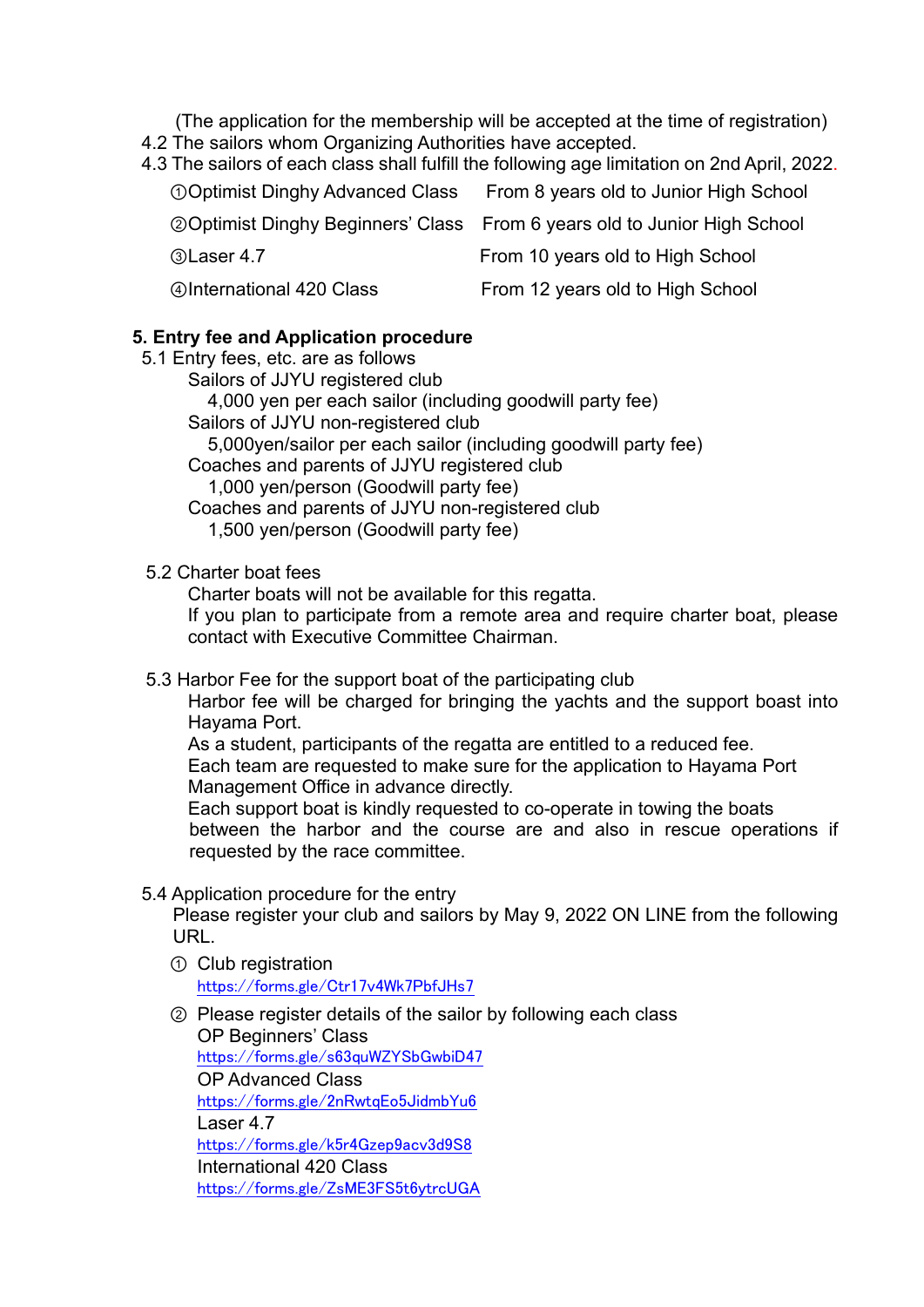## 5.5 Remittance of the entry fee

 Entry fee will be calculated and confirmed after the entry deadline and will be advised to each club.

When each club receives the amount of entry fee, please remit the amount of entry fee to the following remittance account within one week.

## **Entry fee remittance account**

Sumitomo Mitsui Banking Corporation Shinbashi Branch Office Account: Saving Deposit No.0744610 Account Name: Junior Yacht International Friendship Regatta (ジユニアヨツトコクサイシンゼンレガツタ)

# **6. Advertising**

Boats are maybe required to display the advertising materials chosen and supplied by Organizing Authorities.

## **7.Schedules of the Races and Events**

## 7.1 Schedules

May 29 (Sunday) 07:30 Harbor Gate Open 07:30~08:30 Registration 08:30~08:40 Opening Ceremony (Everyone shall gather by taking social distance)

Schedules of Races and Time of The Warning Signal are as follows.

| Course Area A                                                                                                                        |                            | B<br>Course Area                        |                            |  |  |  |
|--------------------------------------------------------------------------------------------------------------------------------------|----------------------------|-----------------------------------------|----------------------------|--|--|--|
| <b>Class</b>                                                                                                                         | Time of The Warning Signal | <b>Class</b>                            | Time of The Warning Signal |  |  |  |
| 1st Race                                                                                                                             |                            | 1st Race                                |                            |  |  |  |
| International 420 Class                                                                                                              | 09:25                      | <b>Optimist Dinghy Beginners' Class</b> | 09:25                      |  |  |  |
| Laser 4.7                                                                                                                            | 09:30                      |                                         |                            |  |  |  |
| <b>Optimist Dinghy Advanced Class</b>                                                                                                | 09:35                      |                                         |                            |  |  |  |
| Races will follow continuously. But after 14:05 in Course Area A and 14:35 in Course Area B,<br>The Warning Signal will not be made. |                            |                                         |                            |  |  |  |

When the following race is intended to be held, the race committee signal boat will display orange flag with one sound at least 5 minutes before the warning signal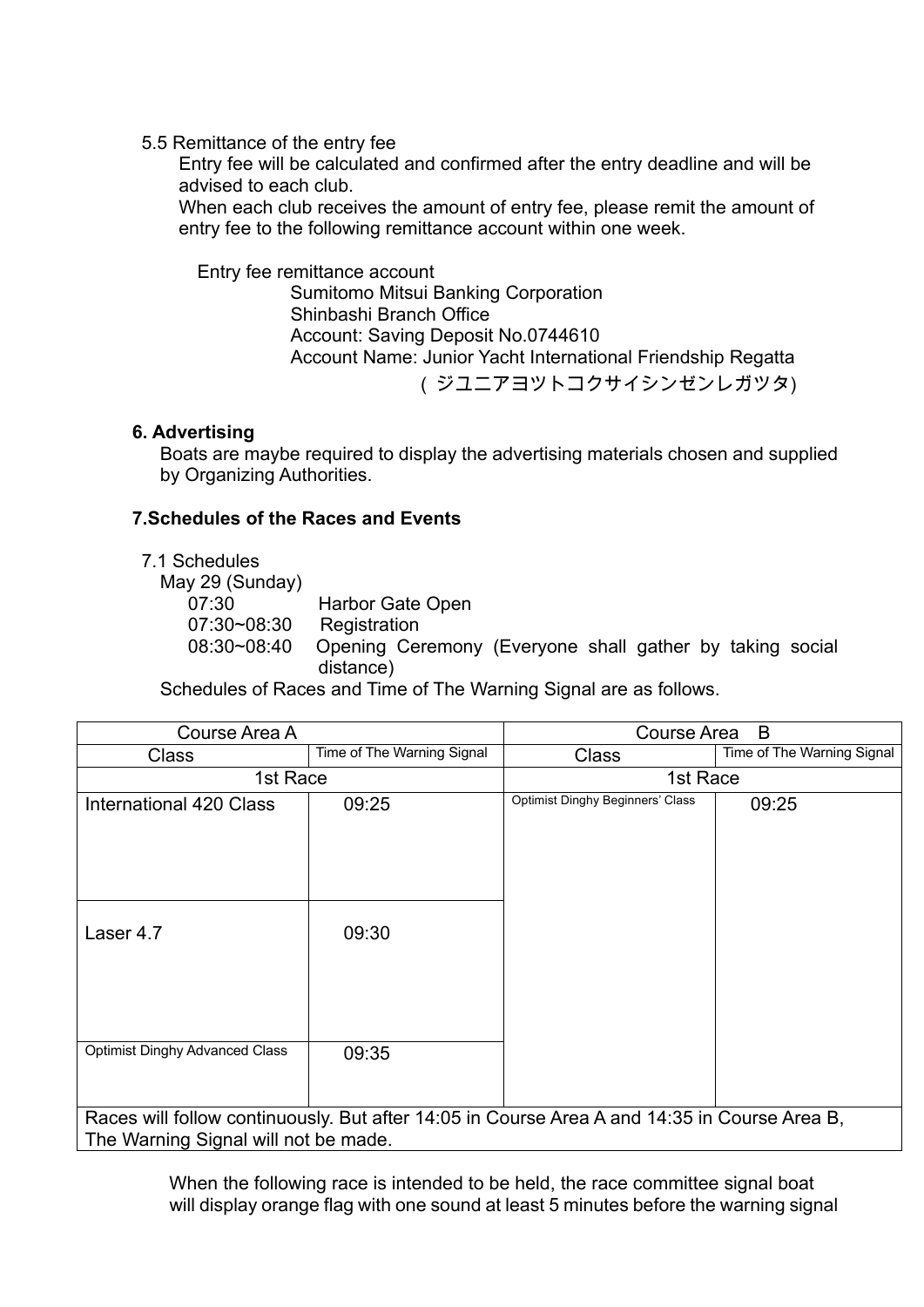for the next race is displayed in order to alert the boats.

 16:00~17:00 Closing Ceremony (Prize Giving Ceremony (Goodwill Party will be held avoiding close contact with each other.)

 $\chi$  Schedules of Races may be changed depending on the weather conditions or other reasons.

## **7.2 Number of Races**

Maximum of 5 races will be scheduled for Course Area A and as many as possible races are scheduled for Course Area B.

However at least one race is required to be completed to constitute the series.

### **8 . Equipment Inspection**

Boats will be carried the measurement and inspection of equipment at any time of the regatta.

### **9 . The location of the venue**

The location of the venue is shown in Appendix A of the NoR. Appendix B of the NoR shows the location of Course Areas.

### **10**\***Courses**

The courses to be sailed will be specified in the Sailing Instructions.

### **11 .Penalty Method**

Appendix P will apply for breaching RRS 42.

### **12 . Scorin**g Method

Each boat's series score will be the total of her all races score. This changes Appendix A2.

### **13 .Risk statement**

RRS 3 states, 'The responsibility for a boat's decision to participate in a race or to Continue racing is hers alone.'

 By participating in the regatta, each sailor agrees and acknowledges that sailing is an activity with inherent risks and potential danger. These risks include high winds, rough seas, sudden changes in weather conditions, equipment failure, mishandling in boat maneuvering, inexperienced maneuvering of other boats, unbalanced and unstable footing in a boat and increased risk of injury due to fatigue.

Unique to the sport of sailing is the risk of serious disability that never disappears and death from drowning, psychological trauma, hypothermia and other causes.

## **14. Insurance**

Every participant of the regatta should insure his /her Sports Insurance.

## **15. Prizes**

15.1 Mikihouse Cup of The Crystal Glass Trophy will be presented to both winners of OP Advanced Class and OP Beginners' Class respectively.

(These Trophies are Carrying-about Trophies for the next year regatta.)

15.2 The JJYU Medal of Gold, Silver and Bronze will be presented to 1st, 2nd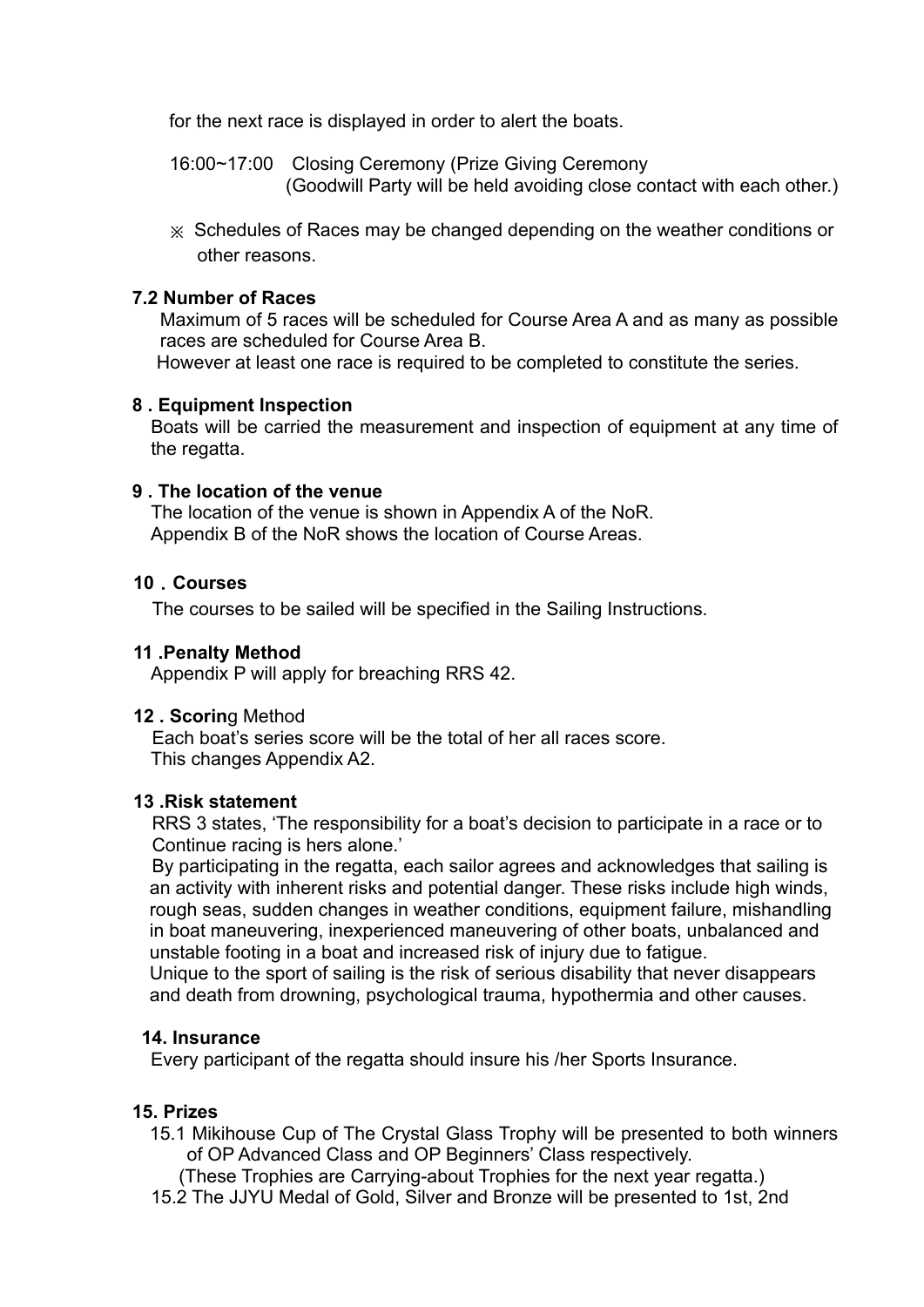and 3rd Rank sailors of each class and The Award from The President of JJYU will be presented to 1st, 2nd, 3rd, 4th, 5th and 6th Rank sailors of each class. However, for Laser 4.7 and International 420 Class, the Award will be only to 1st, 2nd and 3rd Rank sailors of each class.

15.3 There will be given the team race special prize for the winner of the team race, the details of which will be as per the following clause 15-5.

The Special Prize will be the entitlement of the participation to the sailing training abroad which will be organized by JJYU around end of March 2023.

The part cost of the transportation cost for the sailing training abroad will be borne by JJYU.

 However, if the number of participating clubs is less than 5 or the number of boats Is less than 30, the team race will not be held.

- 15.4 Special Prizes from Miki House (Miki Shoko Co., Ltd.), Special Supporting Company will be presented to many sailors participated.
- 15.5 The Team Race rank will be determined as follows,
	- ①The rank and the point will be determined based on the total sequence result of the individual sailor of each club of all classes where more than two clubs and more than six boats participated in accordance with the above 12.
	- ②Each club team's series score will be the total of the best three boats' rank of all classes where more than six boats participated.

In case the number of boat of each club is less than three boats, last rank point of the class of the largest number of boats participated will be added in proportion to the number of the shortage.

- ③In case the number of boat participating this regatta is exceeding three boats and less than six, minus 1 point per club will be added and the number of boat is exceeding six and less than 10, minus 2 points per club will be added and then the number of boat is exceeding ten, minus 3 points per club will be added.
- ④In case the place of the club activity is located in Tokai Area, Tohoku Area, and Koshin-Etsu Area, minus 1 point per club will be added. In case the place

of the club activity is located in Chubu Area and Hokuriku Area, minus 2 points per club will be added and in case of other distant Areas, minus 3 points will be added.

- ⑤However, such club who participate the regatta with the chartered boats will be added 1 point in case of less than four chartered boats, 2 points in case of more than four but less than six chartered boats and 3 points in case of more than six chartered boats.
- ⑥The rank of the club team will be determined by the low point scoring system in accordance with the total of the best three boats' rank point and any minus or additional of above ②, ③, ④ and ⑤.

In case of the tie score, the club team with the highest rank in OP Advanced Class will be ranked higher.

⑦This Special Prize of the entitlement to participate the sailing training abroad will be given only to the registered club of JJYU.

## **16. Correspondence to person with a disability**

16.1 There is one wheelchair compatible toilet located at the regatta venue, Hayama Port. However, there is no wheelchair compatible pier for person who wishes to get on board sailing boats or any other boats.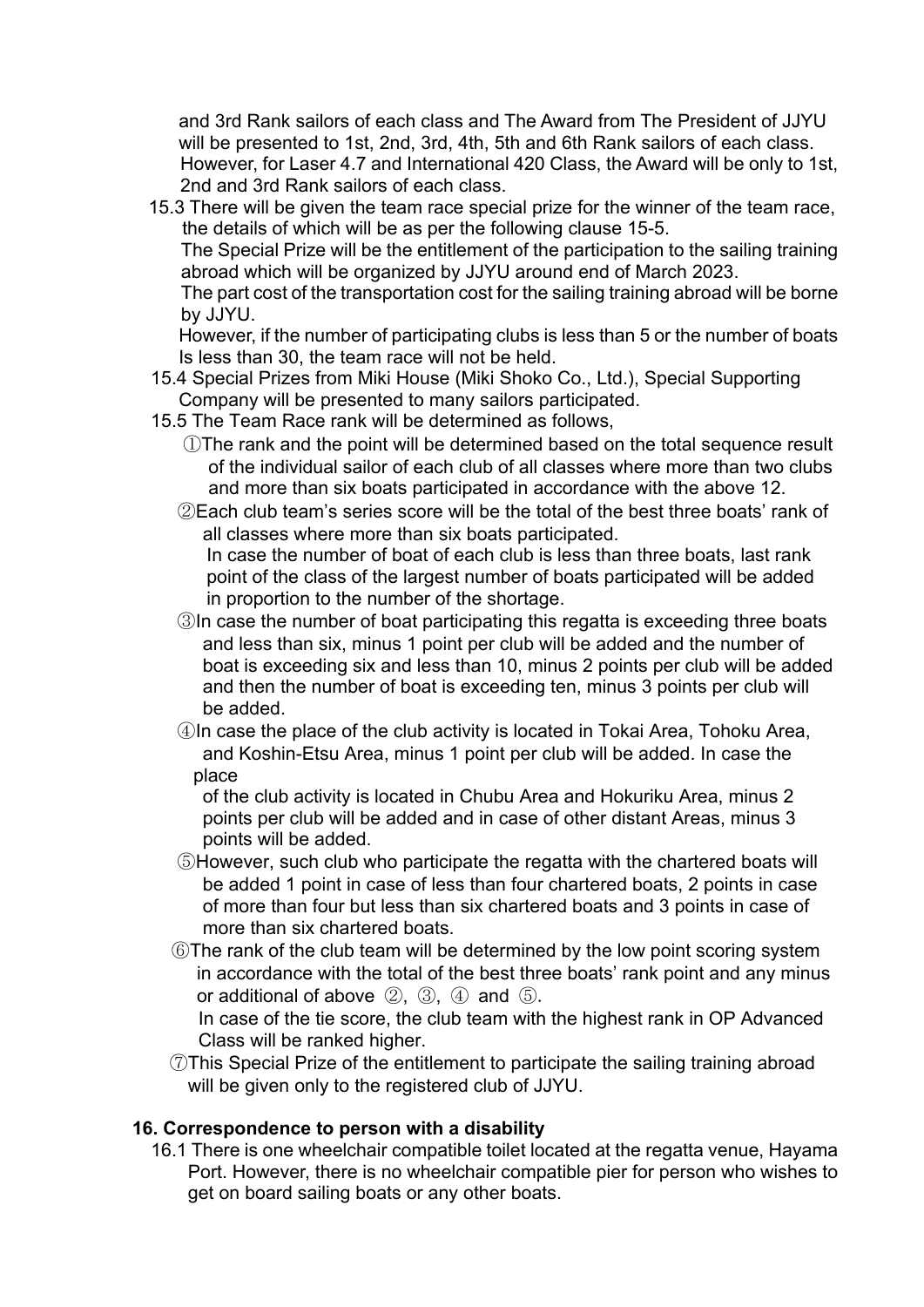16.2 We will arrange two responsible regatta operating members to be at the regatta committee office (Reception Desk) and to give assistance.

## **17. Portrait Rights**

 All participants for this regatta may give to the Organizing Authorities the right which the Organizing Authorities utilize at its own discretion the photography pictures, animation and these plate-making of the sailors, the participants and the equipment of the sailors without requiring value.

## **18. Measures to prevent the spread of COVID-19**

- 18.1 If any of the following applies, you are requested to voluntarily refrain from participating the regatta.
	- Olf you are not feeling well (If you have fever, cough, sore throat and etc.),

**@When there is a family member living together or a close acquaintance** person who is suspected of being infected,

- (3) If you have traveled yourself to a country or region that requires entry restrictions or an observation period after entry from the government within the past 14 days, or you have a close contact with such person,
- 18.2 Please bring a mask with you. (Please wear a mask while you are not engaged in sailing in such situation that you are at the reception, change clothes or have a conversation.)
- 18.3 Please wash your hands frequently and also practice sanitizer of hands and fingers with alcohol.
- 18.4 Please secure a distance from other participants and race committee staffs, (2 meters or more except when you guide or assist people with disabilities)
- 18.5 Everyone is requested not to speak loudly nor cheer up during the regatta
- 18.6 Everyone is requested to observe and follow other measures and the instructions decided by the Organizing Authorities to prevent the spread of COVID-19.
- 18.7 Everyone is requested to report to the Organizing Authorities on the presence or absence of close contacts, If anyone develop COVID-19 infection within 2 weeks after the end of the regatta.
- 18.8 One doctor and one nurse will be on standby as the race committee member during the regatta period.

## **19. Measures against marine pollution caused by marine plastic waste**

 As a yachtman based on the ocean, we have decided to limit the pet-bottled beverages which we used to distribute for hydration every year in order to help control microplastics, which are the cause of pollution of the marine environment.

 Therefore, participants are requested to prepare their own bottles. (We will prepare drinking water.)

**20. About application for OP class all-Japan championship qualification quota** We Have submitted the application for 2022 All Japan Optimist Dinghy Class Sailing Championship qualification quota to Japan Optimist Dinghy Association.

## **21. Contact**

Executive Committee Chairman Taizo Nomura E-mail address : taizuu4889@icloud.com Mobile phone : 090-5286-4889